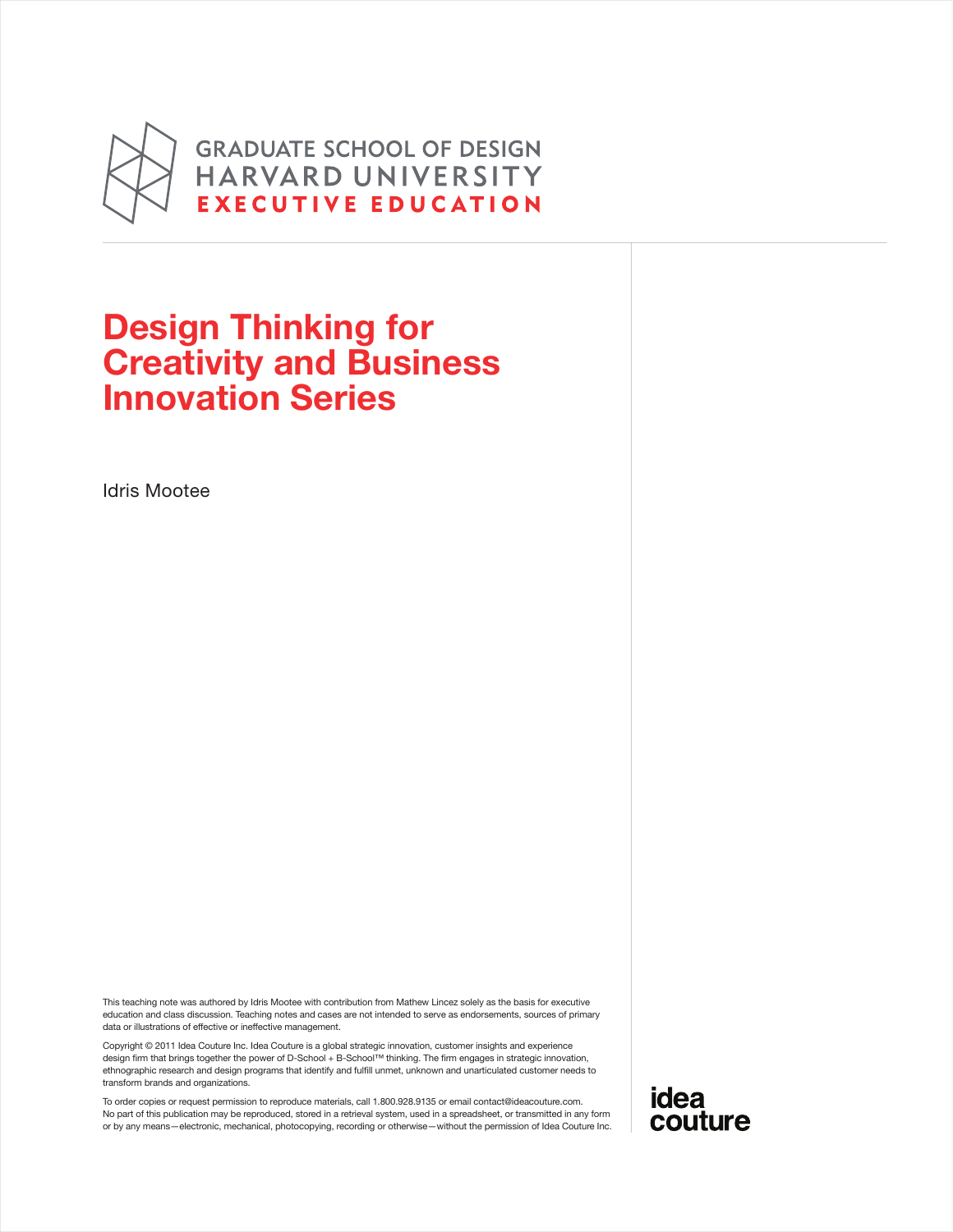# /A DESIGN THINKING PRIMER

Idris Mootee

**M** There has been a plethora of interest recently on Design Thinking but is Design Thinking helpful or does it merely export the dogmas of design to business strategy? Corporations are facing crises on several fronts, not only from the obvious such as low cost competition, economic sustainability and social development, but business leaders and governments are also experiencing a profound crisis of trust and legitimacy. All these factors have triggered a loss of confidence in traditional processes. The core of many management theories are being questioned and "management" is close to a point of failure. Leaders are looking to find something new to grasp onto in order to make sense of what's going on and to prepare for a future of unprecedented uncertainties.

Many organizations have been battered by system level economic failure, and the collapse of traditional management processes. These wounds have left businesses gazing hopefully towards design thinking as a new management "wonder drug" that will help make sense of the current situation. Design Thinking presents itself as an attractive approach to problem solving for those who need to address complex, ambiguous, uncertain and volatile circumstances across multiple contexts and cultures. Design Thinking brings a refreshed, revitalized and rejuvenated approach to management and strategic thinking however, it is far from a cure-all.

Will Design Thinking sink in the upcoming years much like many other short-lived management fads or will it change business forever? Traditional design firms (and even branding and design studios) are quick to claim that they can change the world. Corporations however, may be disappointed with these promises if these companies lack an understanding in business strategy, industry dynamics, channel economics and capital intensity. Change requires more than just sexy designs and catchy slogans but adding a few MBAs to your employee roster does not equal a strategy consultancy firm either.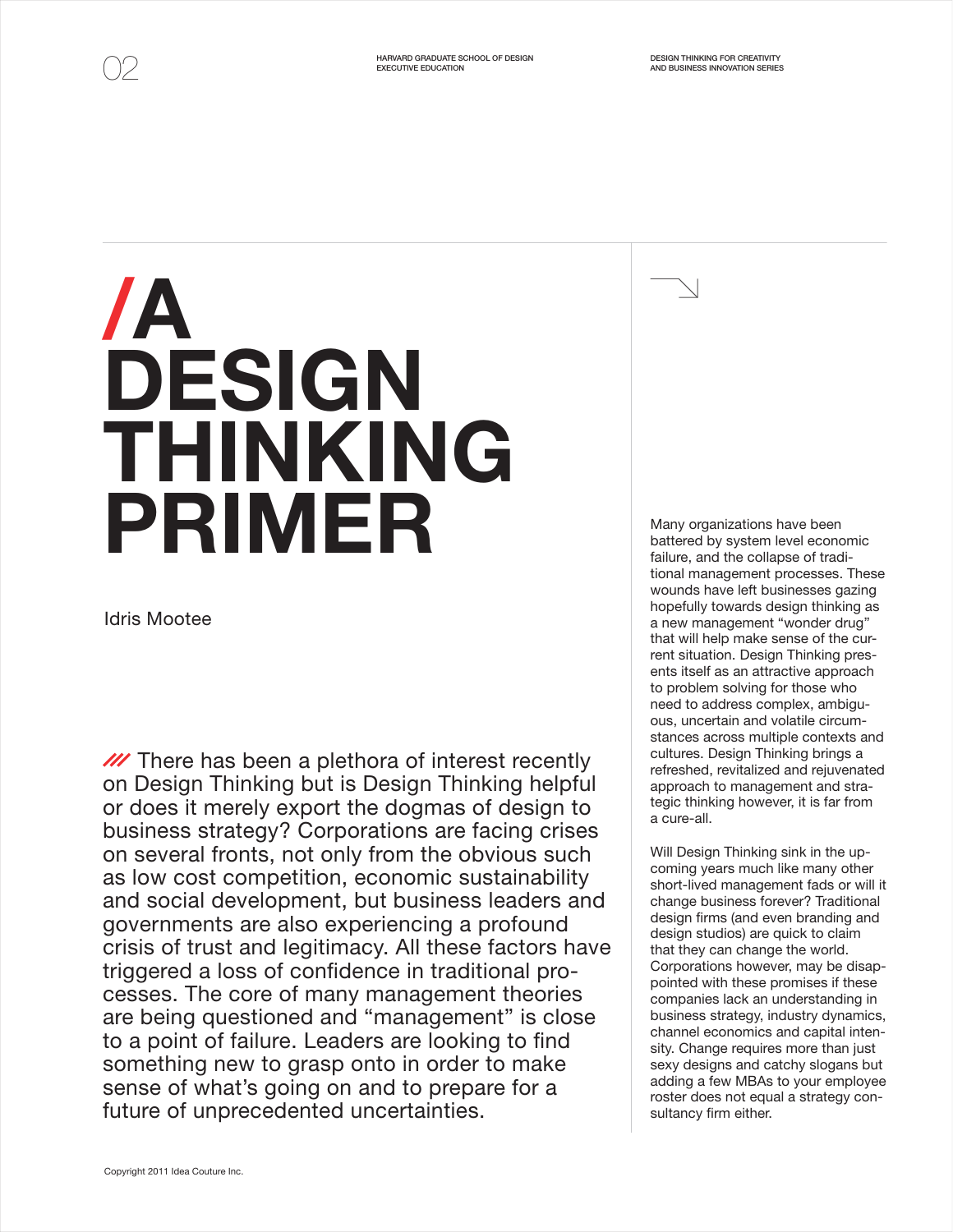#### There are many ways to define Design Thinking. It is:

/ A way to instill customer-centricity and empathy

/ A means to solve complex problems

/ A methodology to foster exploration and experimentation

/ A design buzz word to tell you a designer can do more than design

/ A management buzz word sold as the "next" strategic tool

/ A marketing slogan or tag line

Design Thinking has a lot of value but a few questions remain, is it time for us to reinvent design? Will a new organization redesign design? The transformation of design agencies to strategy consulting firms is an interesting idea but an extremely challenging one. The term "design thinkers" implies that designers are craftsmen and not thinkers, which is not always the case. It is also a stretch for traditional design firms to rely solely on design thinking to solve strategic issues. Design firms need to explore cultural transformation within themselves before they can implement it for others.

Today, Design Thinking is frequently compared and contrasted to business. This is often an over simplification that forces us into predetermined roles along with their associated rules, conventions, behaviors and formal expectations. It is important to recognize that Design Thinking is not exclusive to designers or unattainable to those in another discipline. Design Thinking is natural and inherent in all of us. It is an approach to inquiry and expression that complements and enhances existing skills, behaviors and techniques. It is also critical not to define the discipline as the antithesis of data-driven analytical thinking. Design thinking is its own mode of analysis – one that focuses on forms, relationships, behavior and real human interactions and emotions. These may include:

- / How an entity (product, service, system or business) currently lives in the ecosystem or sub-system?
- **/** How individuals or groups interact with that entity and the nature, frequency and attributes of that interaction?
- / How the different elements in the environment relate to one another and what if any system level impact exists?

Design Thinking is a cognitive and intellectual process that balances the rational and emotional – in effect combining left brain and right brain thinking. When applied, it harmonizes with other modes of thinking and closes knowledge and information gaps, creating order and refining meaning.



It is important to recognize that Design Thinking is not exclusive to designers or unattainable to those in another discipline. Design Thinking is natural and inherent in all of us.

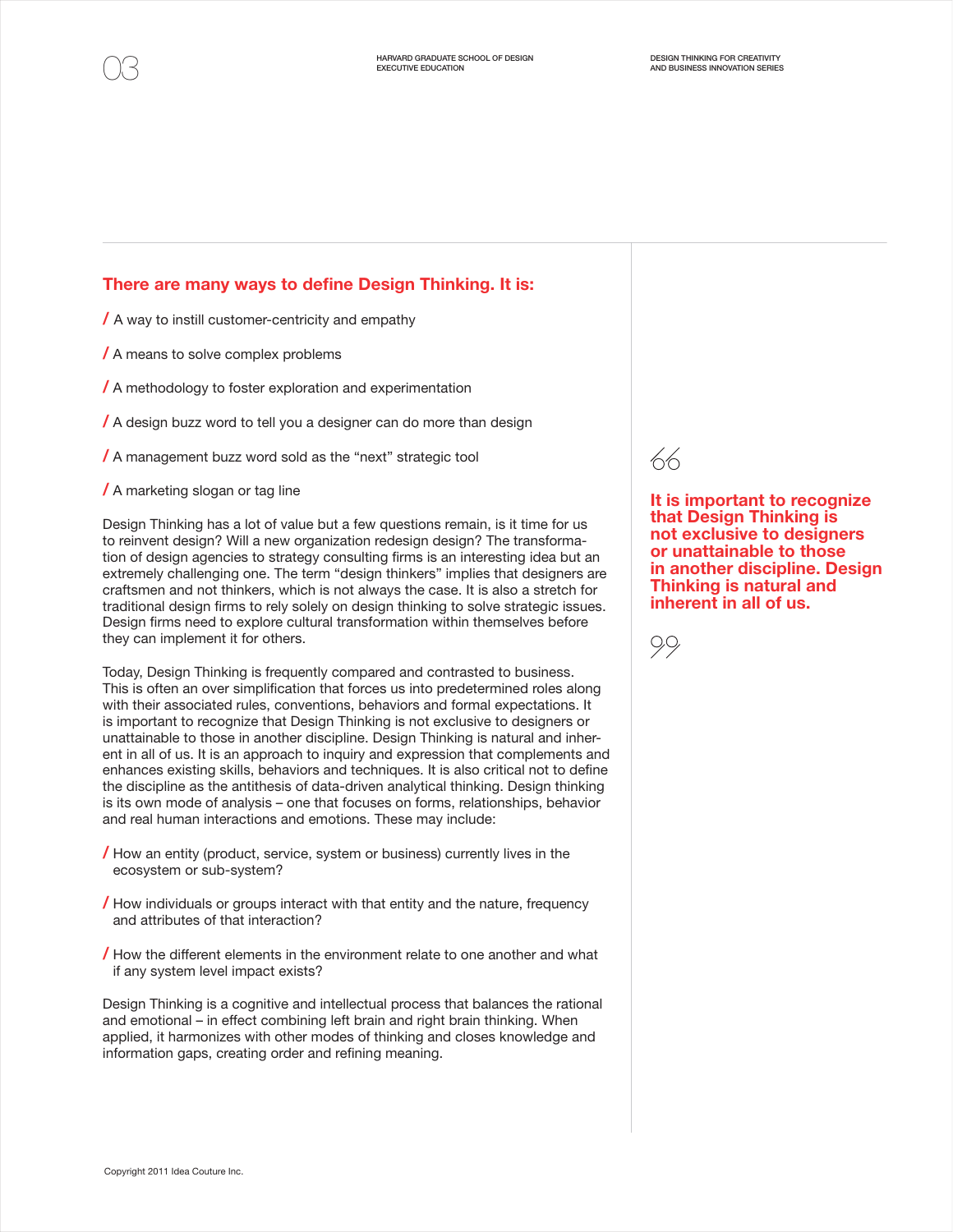#### DESIGN THINKING CORE VALUES

The evolution of mankind has survived because we work well in groups, we communicate, empathize with one another, anticipate, understand and exchange. This collaboration between individuals and groups is tangible and finite and has ultimately helped us to survive.

Design Thinking is a reflection of this culture and evolution – it is driven by modes of inquiry and expression that are accessible, functional, attractive, sustainable and iterative. In that regard, the culture behind Design Thinking and the customs, values and beliefs involved are potentially more empathetic, human centered and courageous when compared to business management. Design Thinking's mode of inquiry and expression is intentionally more accessible and human-centric. Design Thinking speaks many languages.

A multi-lingualism, multi-functional and multi-perspective approach to sensemaking and collaboration has influenced many of the principles inherent in Design Thinking. Design Thinking has the power to influence our core values, our identity, our expectations and our view of the world.

#### DESIGN THINKING CAPABILITIES AND TOOLS

Incorporating Design Thinking into business practices requires certain capabilities – a tool kit that includes observational techniques, needs mapping, opportunity scanning and rapid prototyping. These tools facilitate the identification of problems and allow us to creatively solve for them. This process comes with a "responsibility to shape the future," as businesses often have, where we need to acknowledge and act upon this human need for meaning, identity and connectivity.

Codified through language, Design Thinking often requires communication that differs from other cultures and disciplines. Design Thinking expresses itself through common and familiar modes, mediums, traits and artifacts such as sketching, mapping, model making, prototyping, animations and dramatizations that can give form and meaning to Design Thinking.

Design Thinking needs to be seen as a culture – it is not just what marketers and designers do, or how their work is organized, it also includes the effect it has in many other fields. We have to acknowledge that design thinking has been popularized – held up as a "cure-all" – and on some level, is being exploited rather than properly applied. From a metacognitive perspective, Design Thinking is a wrapper, an umbrella, a network of many types of "thought." It is part of a larger cultural phenomenon that has emerged and will continue to evolve.

Many however approach Design Thinking from the perspective of automation complemented by imagination – as it employs in some cases predictable and repeatable processes that can, to some extent, be codified as algorithms. It can also simultaneously embrace more serendipitous, ad-hoc and adaptive approaches to inquiry, synthesis and expression that leverages the power of intuition.

Design Thinking is about seeking out possibilities and demonstrating the willingness to make inexpensive mistakes to expand one's scope of thought and work. Ultimately Design Thinking is a bridge builder, an interface that brings us together, helping us to shrink the gaps between people and processes, customers and the company. As a new concept, Design Thinking needed to be carefully adopted and integrated with traditional business management practice. It should not be exploited as a marketing tool, tactic or an excuse for creative ideas to avoid analyticalbased criticism or common sense business logic. It should be positioned as a creative logic tool that can facilitate innovation and strategic transformation.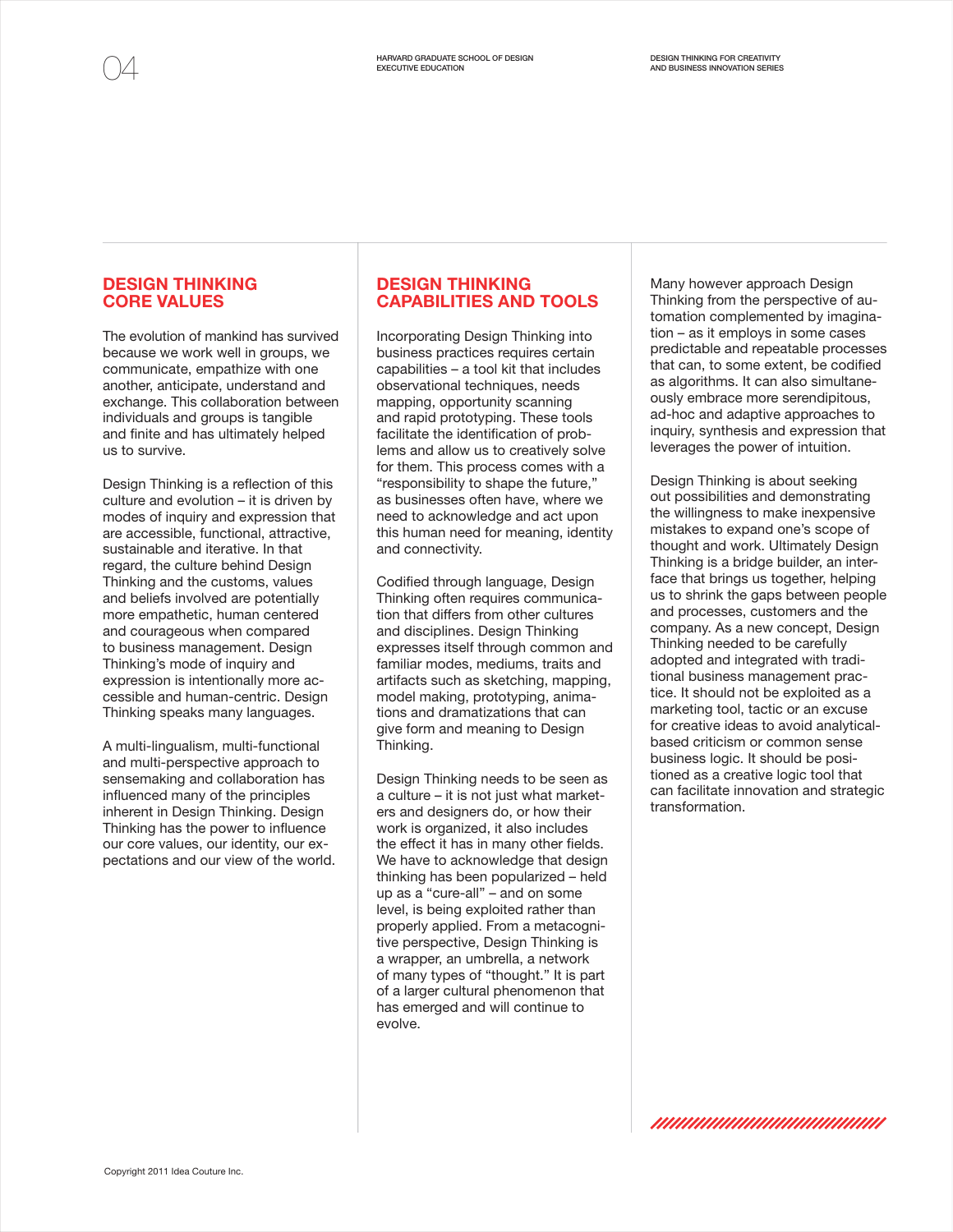## /APPLIED DESIGN THINKING IN BUSINESS PROBLEM SOLVING

Idris Mootee

**M** Applying Design Thinking to business problem solving empowers individuals and organizations to better understand their competitive and operational environment; the values, beliefs and behaviors of people; the driving forces and key influencers involved; the strategic and tactical options therein; and the systemic issues behind these not necessarily well defined problems. This process enables organizations to identify strategic options in order to make better more informed decisions even in the face of extreme ambiguity.

Applied Design Thinking in business problem solving incorporates mental models, tools, processes and techniques from design, engineering, economics, the humanities and social sciences to help identify, define and address business challenges (i.e. strategic planning, product development, innovation and corporate social responsibility). This integration, when executed correctly, forms a highly productive dynamic between traditional business management approaches and design approaches, complementing and enhancing one another in a symbiotic fashion.

The increased adoption of multidisciplinary approaches to business problem solving, including the application of Design Thinking, helps organizations fill in critical, and often overlooked, knowledge gaps and information deficiencies. By combining the two, organizations establish more complete and ultimately competitive bodies of actionable knowledge and insights that allows for a humancentric and future-oriented approach. This approach does not discount or diminish the value of traditional and other analytical business methods in problem solving, rather, by leveraging the best qualities of both business and Design Thinking it establishes a more sensitive, powerful and potent analytical tool set that escalates our thinking to a new level. This results in a more holistic perspective and learning experience that is meaningful, valid and practical.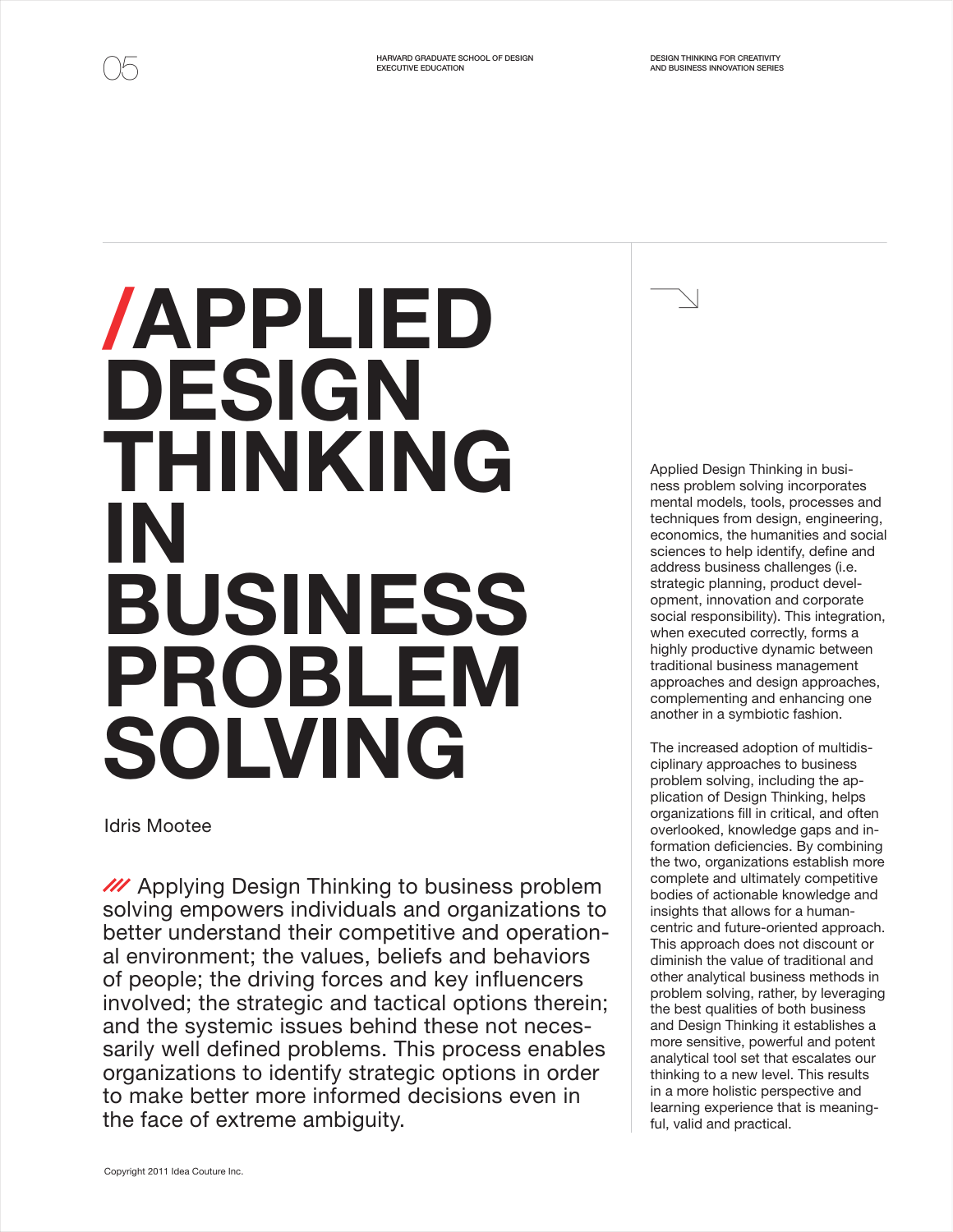Introducing Design Thinking to business management also has a positive effect on organizational culture – it reveals and introduces new behaviors and it challenges people to communicate and learn in new ways while empowering them (through the adoption of tools, techniques and culture) to think differently.

Organizational structure, reporting hierarchies and processes are considered hard management and Design Thinking can fill the role of the soft management system – the creativity, sensibility and social bonding that holds an organization together.

The principles and techniques of Design Thinking are rooted in and distributed throughout the design community and is not necessarily a subject area you will find in a textbook. Design Thinking is becoming more widely recognized, but it is still not fully understood, even by audiences that already subscribe to its qualities and principles.

The following are ten of the core Design Thinking principles that should be considered when it is used in the context of business and management:

- /1 Design Thinking is action oriented. It proposes a cross-disciplinary learning-by-doing approach to problem solving. It allows us to accommodate varied interests and abilities through hands-on and "applied" learning experiences between many individuals. A big part of Design Thinking is Design Doing. It is, by nature, getting your hands dirty and trying things instead of being an armchair strategist.
- /2 Design Thinking is comfortable with change, is disruptive and provocative by nature, and promotes new ways of looking at problems, often through new lenses. The strategic framing of complex and ambiguous issues requires thinking approaches that are free from organizational dogmas, codified limitations and old assumptions. A large part of the Design Thinking process is to step out of conventional roles and escape from existing dogmas in order to explore new frames of thought and approaches to problem solving.
- **/3** Design Thinking is human-centric and is always focused on understanding the customer's or end-user's needs, including unarticulated, unmet and latent needs. To do this, Design Thinking employs various observational research techniques as well as design tools, such as journey mapping, to systematically think and learn about the needs, tasks, steps or milestones of a process.
- /4 Design Thinking integrates elements of foresight and anticipatory imagination into the strategic planning process. It opens up the future and invites us to explore uncertainties. It encourages us to be comfortable with working with many unknowns. Design Thinking expects us to cope with inadequate information and multiple unknowns in the process of discovering and creating a tangible outcome.
- **/5** Design Thinking is a dynamic constructive process that is iterative in nature. It requires ongoing definition, redefinition, representation, assessment and visualization. It is a continuous learning experience arising out of a need to obtain and correctly apply knowledge and insights to achieve goals that may change as more in depth knowledge of the problem is acquired. Here, prototyping and the creation of tangible "sharable" artifacts becomes an import piece of the Design Thinking tool kit.
- **6** Design Thinking promotes empathy. It puts users at the very core of everything. It encourages the use of tools to help us communicate with people in order to better understand their behaviors and expectations; the values, motivations and needs that surround and drive them. And we can use these insights to develop new knowledge through creative learning